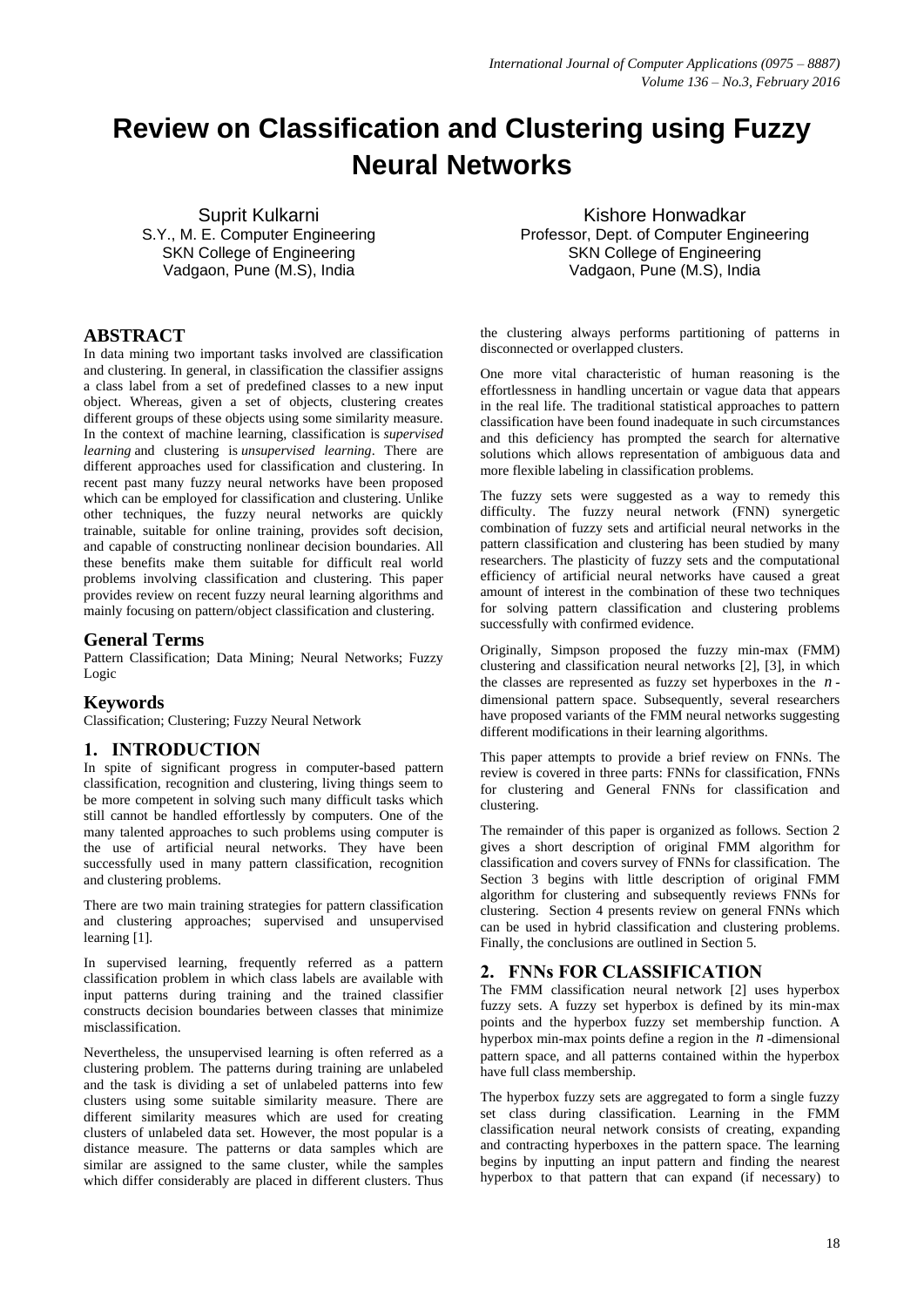include the pattern. If a hyperbox cannot be found that meets the expansion criteria, a new hyperbox is created and added to the system. This augmentation process permits existing classes to be refined over time, and it allows addition of new classes without the need of retraining. One of the unwanted effects of hyperbox expansion is overlapping hyperboxes belonging to different classes. This overlapping causes ambiguity because patterns falling in the overlapping area fully belong to two or more different classes. A contraction process is utilized to get rid of any undesired hyperbox overlaps. The overlap is removed employing the minimum disturbance principle and only for hyperboxes that represent different classes. The trained network consists of three layers; input layer, hyperbox nodes layer and class nodes layer. The input layer nodes do not do any processing. The hyperbox nodes use the fuzzy membership function to deliver its output. Finally the class nodes perform aggregation of outputs of hyperboxes of that particular class to provide soft decision.

Most of the FNNs offer numerous benefits such as: soft decision, on line training, quick learning, and nonlinear separability. These advantages of FNNs with their proven record has caused a great amount of interest and their use in pattern classification and recognition problems [4], [6], [7], [8], [11], [14], [15], [16], [17], [18], [20], [21], [22], [23], [24], [25], [26].

In [4], a latest learning algorithm for the Simpson's fuzzy min– max neural network is proposed that improves the network performance. The classification result does not depend on the presentation order of the patterns in the training set. The proposed approach is particularly useful in classification problems and compared with Simpson"s min–max model, fuzzy ARTMAP proposed by Carpenter, Grossberg *et al.* in 1992 and the classical multilayer perceptron neural network with backpropagation. The experiments are carried out on three classification problems including the real data for industrial diagnosis. Further to note, in [21], FMM neural network is employed for signature recognition.

Fuzzy hypersphere neural network (FHSNN) in [6] utilizes fuzzy sets as pattern classes in which each fuzzy set is an union of fuzzy set hyperspheres. Its performance is compared with other two FNNs and found to be superior with respect to the training time, recall time per pattern and the generalization ability.

Modular fuzzy hypersphere neural network (MFHSNN) in [15] offers higher degree of parallelism. Unlike in FHSNN, each module in MFHSNN is exposed to the patterns of only one class and trained without overlap test and removal, resulting in reduction of training time. Hence, each module captures peculiarity of only one particular class. The decreased training time allows the use of algorithm for big real database where new patterns can be added on the fly. The MFHSNN is found superior than FHSNN in terms of generalization and computational complexity.

Another variant of the FHSNN [11], the modified FHSNN is an extension to the FHSNN which is used for speech recognition successfully.

Fuzzy hyperline segment neural network (FHLSNN) in [8] utilizes fuzzy sets as pattern classes in which each fuzzy set is an union of fuzzy set hyperline segments. Its performance is compared with other FNNs using handwritten character data set after feature extraction invariant to rotation. The performance is found to be superior with respect to the training time, recall time per pattern and the generalization ability.

The contributors of [14] have utilized the modified FHLSNN for recognition of handwritten characters. The modified FHLSNN is a variant with few minor modifications in the learning algorithm of FHLSNN.

A fuzzy min-max neural network classifier with compensatory neurons (FMCNs) in [16], [17], and [18] uses hyperbox fuzzy sets to represent the pattern classes. It employs new compensatory neuron architecture. The notion of compensatory neuron is inspired from the reflex system of human biological neural network which takes over the control in dangerous situations. Compensatory neurons (CNs) emulate this behavior by getting activated whenever a trial sample falls in the overlapped regions amongst different classes. These CNs handle the hyperbox overlap and containment more efficiently. The minimal disturbance principal used by Simpson in [2], [3] for contraction to solve the problem of hyperbox overlaps is eliminated. The FMCN supports on line adaptation in a single pass and yields reduced classification and gradation errors. Its performance is less dependent on the initialization of maximum hyperbox size coefficient. The performance is demonstrated using several examples and comparing it with original FMM neural network [2] and general fuzzy min max (GFMM) neural network [5].

In [20], authors propose modifications to FMM to improve its classification performance particularly when a small number of large hyperboxes are formed. An Euclidean distance measure is introduced for predicting the target class associated with the new input pattern, in addition to measuring the fuzzy membership to the hyperboxes formed. A rule extraction algorithm is also included. Fuzzy if–then rules are extracted after pruning the network. To evaluate the usefulness of modified FMM neural network, two standard pattern classification problems are experimented. The results are compared with different methods published in the literature. Moreover, a fault detection and classification problem with a set of real sensor measurements collected from a power generation plant is evaluated.

In [22], a two-stage pattern classification and rule extraction system is proposed. The first stage is a modified FMM neural network pattern classifier. The modified FMM classifier extracts fuzzy if then rules. Whereas genetic-algorithm (GA)based rule extractor is used in the second stage. A "don't care" approach is adopted by the GA rule extractor to reduce the number of features in the extracted rules. Five yardstick problems and a real medical diagnosis task are used to experimentally evaluate the efficacy of the proposed system. Moreover, the bootstrap hypothesis analysis is carried to enumerate the results of the medical diagnosis task statistically. The proposed system could extract a set of compact and yet easily comprehensible rules maintaining a high classification performance.

A FMM neural network based on data core (DCFMN) is proposed in [23] for pattern classification. To classify the neuron of DCFMN a new membership function is proposed. While defining this membership function the noise, the geometric center of the hyperbox, and the data core are considered. The contraction process described by Simpson is eliminated. A new approach by using overlapped neuron with new membership function based on the data core is proposed and added to the neural network to represent the overlapping area of hyperboxes belonging to different classes. The performance of DCFMN is checked by a few standard datasets and compared with some traditional FNNs, such as FMM neural network, the GFMM neural network, and the FMCNs.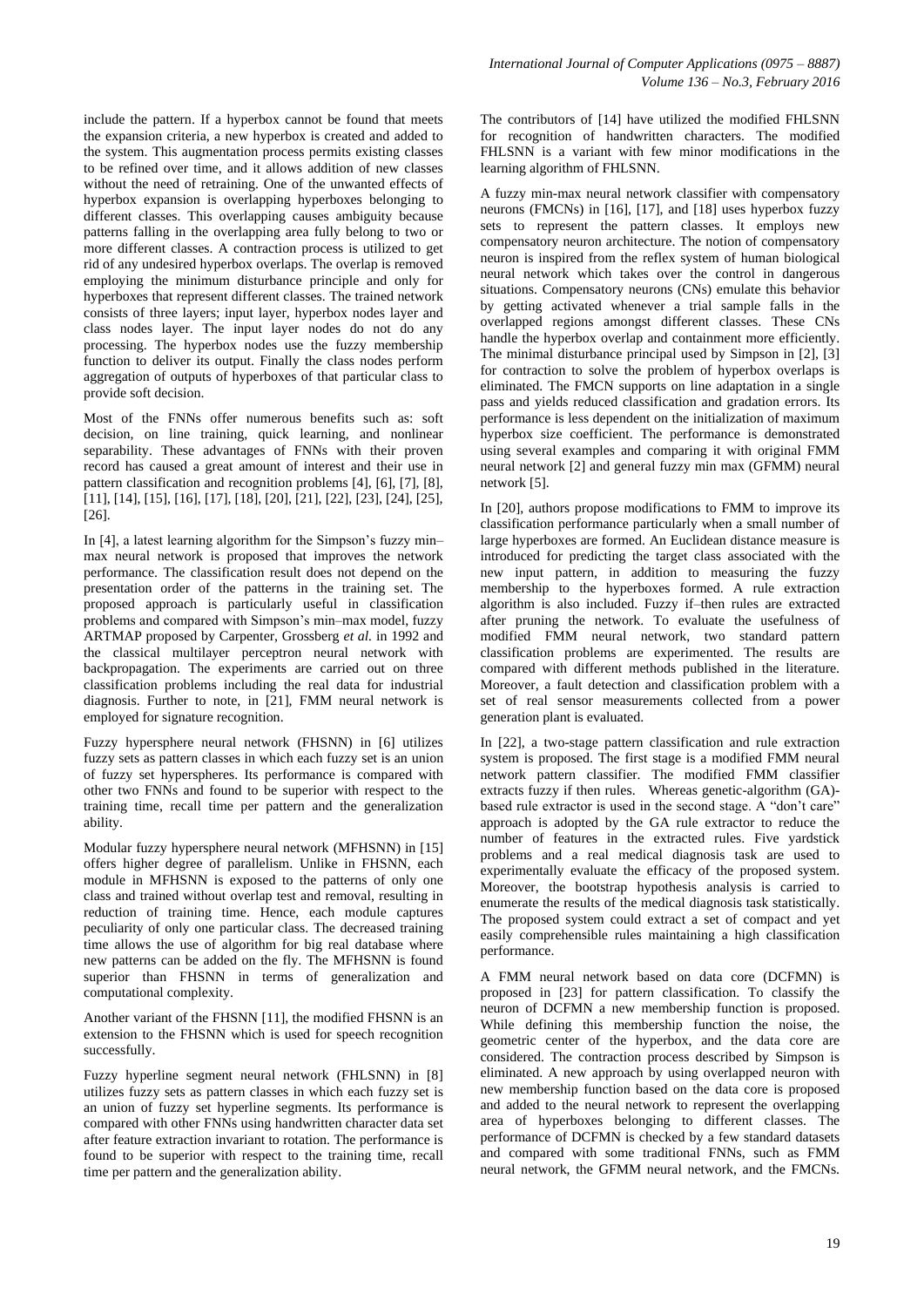The pipeline classification is evaluated using DCFMN and other classifiers. Authors observed that DCFMN outperforms.

In [24], a new approach to identify and classify complete fault conditions of induction motors using a hybrid FMM neural network and classification and regression tree (CART) is proposed. The hybrid model is abbreviated as FMM–CART. It includes the advantages of FMM and CART both. The data classification and rule extraction problems undertaken exploit these benefits. Several real experiments are conducted. The database is formed using motor current signature analysis. It comprises of stator current signatures under different motor conditions. Further, the signal harmonics from the power spectral density are extracted also used as discriminative input features for fault detection and classification. A wide-ranging list of induction motor fault conditions has been successfully classified with good classification accuracy. Moreover, useful explanatory rules in the form of a decision tree are also extracted. These rules help to analyze and understand different fault conditions of induction motors.

An enhanced fuzzy min–max (EFMM) neural network is proposed for pattern classification in [25]. The purpose is to beat a number of limitations of the original FMM neural network to get better classification performance. Three heuristic rules to enhance the learning algorithm of FMM are introduced. First, a new hyperbox expansion rule is introduced to eliminate the overlapping problem during the hyperbox expansion process. Second, the existing hyperbox overlap test rule is extended by discovering other possible overlapping cases. Third, a new hyperbox contraction rule to resolve possible overlapping cases is provided. The effectiveness of the algorithm is evaluated using benchmark data sets and a real medical diagnosis task. The results are better than various popular existing classifiers.

Modified FMM neural network (MFMMN), novel classification model to perform the supervised classification of data is proposed in [26]. The FMM neural network can process only continuous attribute values and cannot handle the discrete values. Moreover the rationalization of the classification results given is required to be obtained to make it more applicable to the real world applications. These issues are attended and solved in the proposed MFMMN algorithm. In the MFMMN, each hyperbox have min–max values defined in terms of continuous attributes and a set of binary strings defined for discrete attributes. Bitwise "and" and "or" operators are used to adjust the discrete values associated with each hyperbox. The pruning removes the less useful hyperboxes based on their confidence factor. The experimentation with nine different datasets taken from the University of California, Irvine (UCI) machine learning repository and the case study of a real time weather data is evaluated. The proposed model provides very good accuracy. Further, the number of hyperboxes obtained after pruning are very less leading to less number of concise rules and hence the reduced computational complexity.

### **3. FNNs FOR CLUSTERING**

The FMM clustering neural network also [3] uses hyperbox fuzzy sets and learning consists of creating, expanding and contracting hyperboxes in the pattern space. The learning begins by inputting an input pattern and finding the nearest hyperbox to that pattern that can expand (if necessary) to include the pattern. If a hyperbox cannot be found that meets the expansion criteria, a new hyperbox is created and added to the system. This augmentation process permits existing clusters to be refined over time, and allows addition of new clusters without the need of retraining. One of the unwanted effects of hyperbox expansion is overlapping hyperboxes. This overlapping causes ambiguity because patterns falling in the overlapping area fully belong to two or more different clusters. A contraction removes the overlap by employing the minimum disturbance principle.

The trained network consists of two layers; input layer, hyperbox nodes layer. The input layer nodes do not do any processing. These nodes only forward the input to their outputs. The hyperbox nodes represent clusters and use the fuzzy membership function to deliver its output. The output is soft decision indicating to which cluster the input pattern belongs. This soft decision can be converted to hard decision.

In [7] authors have proposed fuzzy hyperline segment clustering neural network (FHLSCNN). The proposed algorithm utilizes hyperline segment (HLS) fuzzy sets instead of fuzzy set hyperboxes. The algorithm consists of four steps: creation of HLSs, bunching of HLSs, overlap test and overlap removal. The experimentation with Fisher Iris data set shows that the proposed approach outperforms compared to original FMM clustering neural network.

Authors in [9] have proposed another FNN, fuzzy mean point clustering neural network successfully applied for clustering application. The fuzzy clustering and neural network [19] is employed effectively for uncertainty information interpretation of hyperspectral images.

# **4. GENERAL FNNs**

The general FNNs are the algorithms which take care of labeled and unlabeled patterns that are applied during training. These FNNs incorporate fusion of supervised and unsupervised paradigms. Therefore the single algorithm can be used for pure classification, pure clustering or cross of classification and clustering.

The general fuzzy min-max (GFMM) neural network is a generalization and extension of the fuzzy min-max clustering and classification algorithms developed by Simpson [5]. The GFMM algorithm combines the supervised and unsupervised learning within a single training algorithm. This combination can be used as pure clustering, pure classification, or hybrid clustering classification. This fusion exhibits an interesting property of finding decision boundaries between classes and clusters during training. In GFMM algorithm also the hyperbox fuzzy sets are used for representation of clusters and classes.

Learning requires a few passes through the data. It also consists of placing and adjusting the hyperboxes in the pattern space which is referred to as an expansion–contraction process which is similar as with original algorithms proposed by Simpson. The classification results are fuzzy and if required can be converted to crisp decisions. Learning allows incorporation of new data without the need for retraining.

The GFMM algorithm preserves few remarkable features of the original algorithms. However, a number of modifications also have been proposed. These modifications include new definition of input in order to have room for fuzzy input patterns in the form of lower and upper bounds, fusion of the supervised and unsupervised learning, new well behaving membership function, modified hyperbox expansion criterion and incredible learning algorithm to tackle with labeled and unlabeled data patterns emerging during training.

A detailed explanation of the GFMM neural network, its evaluation with the original Simpson"s fuzzy min-max neural networks is given. The paper also describes learning algorithm with 2-D example. In this experiment, two dimensional data set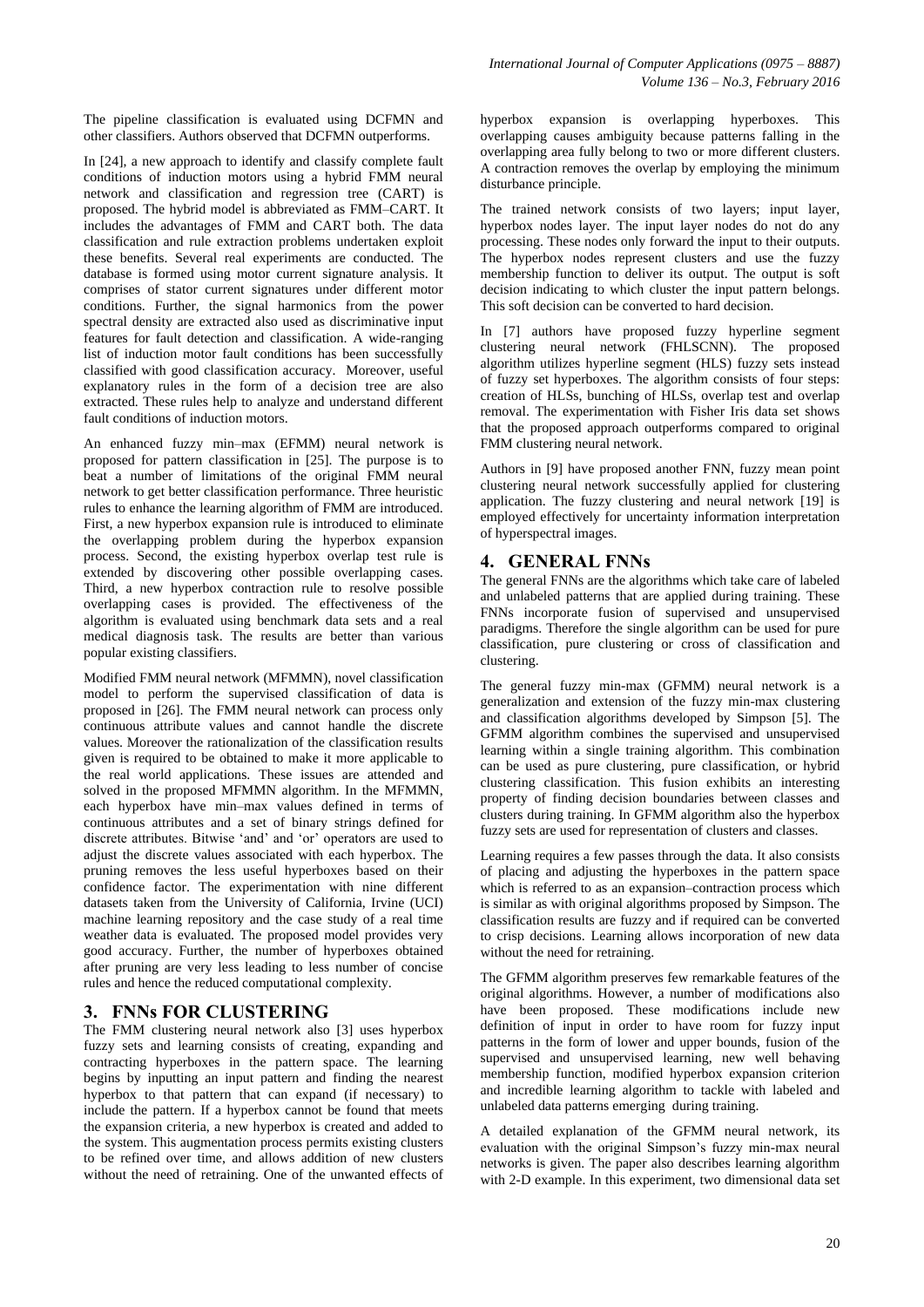which is a mixture of an unlabeled and labeled samples is considered during training. The example describes learning algorithm clearly. The application to the leakage detection and identification in water distribution systems is also given.

The general fuzzy hyperline segment neural network (GFHLSNN) [10] is an extension of the fuzzy hyperline segment neural network in [8]. The fusion of supervised and unsupervised learning in a single algorithm can be used for pure classification, pure clustering and hybrid classification and clustering. The approach utilizes fuzzy hyperline segments. The hyperline segment is defined by its two end points. A new membership function is introduced for fuzzy hyperline segment. The algorithm consists of steps to create and expand hyperline segments during training, to detect intersection of hyperline segments and removal of intersection. Algorithm is suitably modified for working with mixed data. The probability of intersection of hyperline segments decreases with the increase in the dimension of pattern space. Therefore, in *n* dimensional space where  $n$  is sufficiently large the learning is possible without intersection test and its removal. Therefore, like FHLSNN, the GFHLSNN is also quick in learning and very efficient algorithm.

The contribution in [13] is general fuzzy hypersphere neural network (GFHSNN) that uses supervised and unsupervised learning within a single training algorithm. It is an extension (FHSNN) [6] and can be used for pure classification, pure clustering or hybrid clustering and classification. This approach utilizes fuzzy hypersphere sets replacing fuzzy set hyperboxes as in original FMM neural networks and its variants. The fuzzy hypersphere is characterized by its center, a radius and a membership function. The algorithm consists of steps to create and expand hyperspheres, to detect overlap between hyperboxes and removal of overlap with suitable modification required to take care of mixed data.

| Table 1. Summary of FNNs for Classification |  |  |
|---------------------------------------------|--|--|
|---------------------------------------------|--|--|

| <b>FNN Model for</b><br><b>Classification</b>                                       | <b>Attributes of Model</b>                                                                                                                                                                                   |
|-------------------------------------------------------------------------------------|--------------------------------------------------------------------------------------------------------------------------------------------------------------------------------------------------------------|
| Fuzzy min-max<br>neural network for<br>classification [2]                           | employs supervised learning, uses<br>fuzzy set hyperboxes for<br>representation of classes, supports<br>online training, quick learning,<br>provides soft decision                                           |
| Fuzzy neural<br>networks for<br>classification and<br>detection of<br>anomalies [4] | modified FMM learning to improve<br>performance, the classification results<br>are independent of the presentation<br>order                                                                                  |
| Fuzzy hypersphere<br>neural network<br>classifier [6]                               | employs supervised learning, uses<br>fuzzy set hyperspheres for<br>representation of classes, supports<br>online training, quick learning,<br>provides soft decision                                         |
| Fuzzy hyperline<br>segment neural<br>network [8]                                    | employs supervised learning, uses<br>fuzzy set hyperline segments for<br>representation of classes, supports<br>online training, quick learning,<br>exceptionally quick in recall,<br>provides soft decision |

| Modified fuzzy<br>hypersphere neural<br>network classifier<br>[11]                                                                          | employs supervised learning, uses<br>fuzzy set hyperspheres, modified<br>membership function, supports online<br>training, quick learning, provides soft<br>decision                                                                                                                    |
|---------------------------------------------------------------------------------------------------------------------------------------------|-----------------------------------------------------------------------------------------------------------------------------------------------------------------------------------------------------------------------------------------------------------------------------------------|
| Modified fuzzy<br>hyperline segment<br>neural network<br>$[14]$                                                                             | supervised learning, uses fuzzy set<br>hyperline segments, online training,<br>modified membership function, quick<br>learning, exceptionally quick in<br>recall, provides soft decision                                                                                                |
| <b>Modular Fuzzy</b><br>Hypersphere<br><b>Neural Network</b><br>$[15]$                                                                      | offers higher degree of parallelism,<br>each module exposed to the patterns<br>of only one class, extremely quick in<br>training, suitable for big real<br>database, online training                                                                                                    |
| A fuzzy min-max<br>neural network<br>classifier with<br>compensatory<br>neuron architecture<br>[18]                                         | uses hyperbox fuzzy sets, employs<br>new compensatory neuron<br>architecture, supports on line<br>adaptation in a single pass, yields<br>reduced classification and gradation<br>errors, performance is less dependent<br>on the initialization of maximum<br>hyperbox size coefficient |
| A modified fuzzy<br>min-max neural<br>network with rule<br>extraction [20]                                                                  | uses an Euclidean distance measure<br>for prediction, a rule extraction<br>algorithm, uses pruning                                                                                                                                                                                      |
| A modified fuzzy<br>min-max neural<br>network with A<br>genetic-algorithm-<br>based rule<br>extractor for<br>pattern<br>classification [22] | a two-stage pattern classification and<br>rule extraction system, a modified<br>FMM neural network, utilizes<br>genetic-algorithm (GA)-based rule<br>extractor                                                                                                                          |
| Data-core-based<br>fuzzy min-max<br>neural network<br>[23]                                                                                  | a new membership function,<br>contraction process is eliminated                                                                                                                                                                                                                         |
| A hybrid FMM-<br>CART model [24]                                                                                                            | utilizes FMM for classification and<br>CART for rule extraction, supports<br>offline and online properties                                                                                                                                                                              |
| An enhanced fuzzy<br>min-max neural<br>Network for<br>pattern<br>classification [25]                                                        | a new hyperbox expansion rule,<br>extended hyperbox overlap test rule, a<br>new hyperbox contraction rule                                                                                                                                                                               |
| Modified fuzzy-<br>min max neural<br>network for data<br>with mixed<br>attributes [26]                                                      | Allows discrete input, redefined<br>hyperbox representation, modified<br>membership function and learning,<br>utilizes pruning, to the real world<br>applications                                                                                                                       |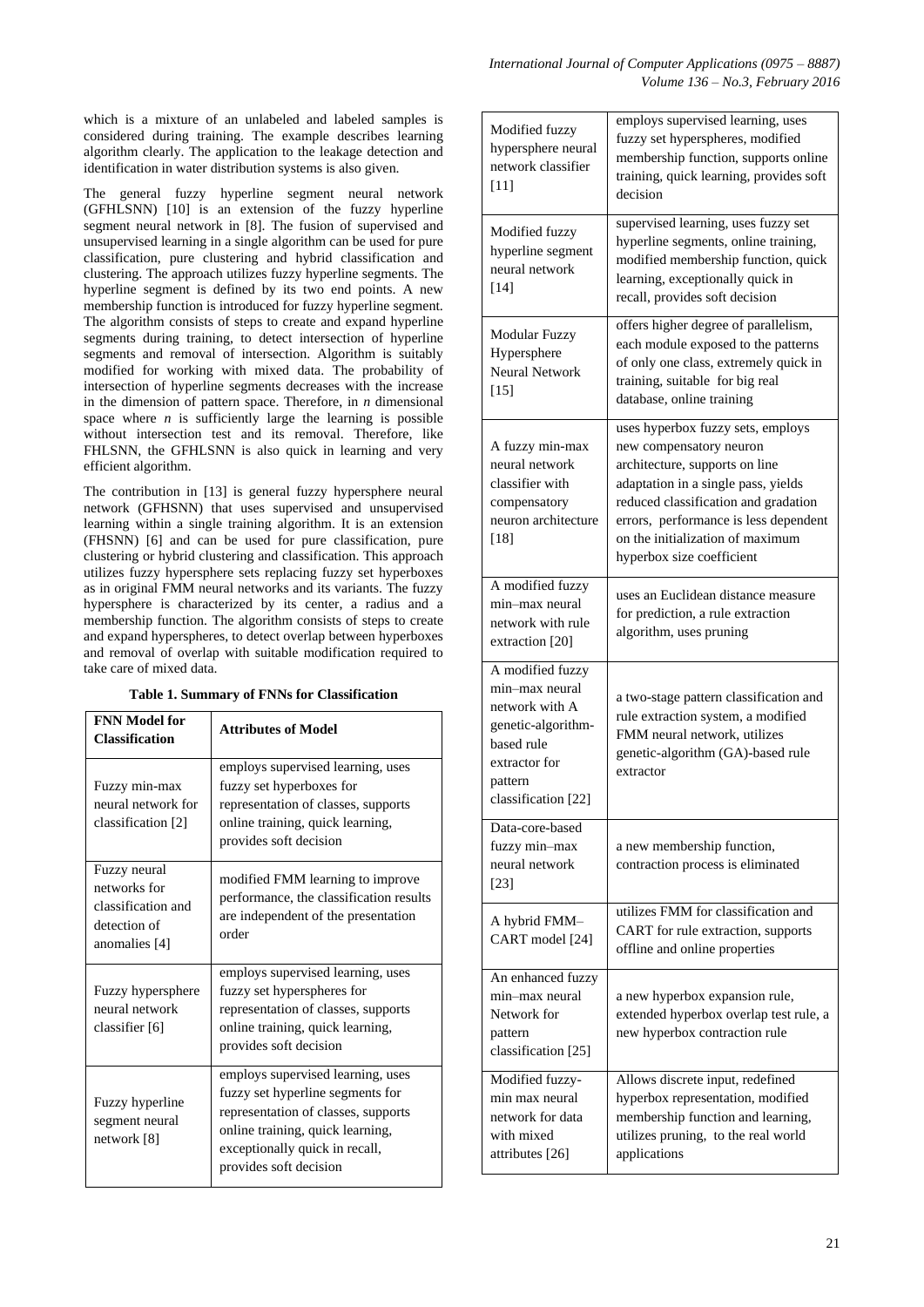Moreover, Modular general fuzzy hypersphere neural network in [27] the contribution in [13] is extended further proposing modular approach which leads in decrease of computational complexity due to parallelism. Tables I, II and III gives a summary of FNNs discussed in the sections II, III and IV, respectively.

**Table 2. Summary of FNNs for Clustering**

| <b>FNN Model for</b><br><b>Classification</b>                      | <b>Attributes of Model</b>                                                                                                                                                           |
|--------------------------------------------------------------------|--------------------------------------------------------------------------------------------------------------------------------------------------------------------------------------|
| Fuzzy min-max<br>neural network for<br>clustering [3]              | employs unsupervised learning, uses<br>fuzzy set hyperboxes for<br>representation of clusters, supports<br>online training, quick learning                                           |
| Fuzzy hyperline<br>segment clustering<br>neural network [7]        | Utilizes unsupervised learning, uses<br>fuzzy set hyperline segments for<br>representation of classes, supports<br>online training, quick learning,<br>exceptionally quick in recall |
| <b>Fuzzy Mean Point</b><br><b>Clustering Neural</b><br>Network [9] | uses fuzzy sets, computation of mean<br>for centre of clusters                                                                                                                       |
| Fuzzy clustering<br>and neural network<br>[19]                     | fuzzy clustering and neural network,<br>uncertainty information interpretation                                                                                                       |

#### **Table 3. Summary of General FNNs**

| <b>FNN Model for</b><br><b>Classification</b>                                           | <b>Attributes of Model</b>                                                                                                                                                                                                                                                                                                       |
|-----------------------------------------------------------------------------------------|----------------------------------------------------------------------------------------------------------------------------------------------------------------------------------------------------------------------------------------------------------------------------------------------------------------------------------|
| General fuzzy min-<br>max neural<br>network for<br>clustering and<br>classification [5] | generalization and extension of FMM<br>algorithms, modified hyperbox<br>membership function and input<br>representation, modified learning to<br>deal with labeled and unlabeled<br>samples, fusion of unsupervised and<br>supervised training, pure<br>classification, pure clustering, hybrid<br>classification and clustering |
| <b>General Fuzzy</b><br><b>Hyperline Segment</b><br><b>Neural Network</b><br>[10]       | generalization and extension of<br>FHLSNN algorithm, utilizes fuzzy<br>hyperline segments, modified<br>learning to deal with labeled and<br>unlabeled samples, blending of<br>unsupervised and supervised training,<br>pure classification, pure clustering,<br>hybrid classification and clustering                             |
| General fuzzy<br>hypersphere neural<br>network $[13]$                                   | generalization and extension of<br>FHSNN algorithm, utilizes fuzzy<br>hyperspheres, modified learning to<br>deal with labeled and unlabeled<br>samples, blending of unsupervised<br>and supervised training, pure<br>classification, pure clustering, hybrid<br>classification and clustering                                    |
| Modular general<br>fuzzy hypersphere<br>neural network<br>[19]                          | modular approach offers higher<br>degree of parallelism with fusion of<br>supervised and unsupervised<br>paradigms, online training, very<br>learning, suitable for big real database                                                                                                                                            |

# **5. CONCLUSIONS**

This paper provides review on recent FNNs focusing on pattern classification and clustering. There are a variety of traditional techniques to deal with pattern classification and clustering. However, the recent FNNs that have been proposed, provide a better choice for pattern classification and clustering.

The review is provided by grouping FNNs in three categories. Supervised FNNs can be used only for classification tasks. Likewise, unsupervised FNNs can be used for clustering. However, general FNNs with fusion of supervised and unsupervised training are suitable for pure classification, pure clustering and hybrid classification and clustering.

There are many contributions from various researchers that exploit basic approaches proposed by Simpson. The proposed alterations in various variants include modification of fuzzy hyperbox membership function, replacing hyperbox by hypersphere or hyperline segment and allowing labeled and unlabelled samples during training.

Distinct from other techniques, the FNNs are efficient, support online adaptation without need of retraining, provides fuzzy decision, suitable for linearly non-separable pattern classification and clustering, allows validation of performance, and provides good generalization and quick recall. Therefore, FNNs are extraordinarily suitable for difficult real world problems involving classification and clustering.

However, it is observed that all the authors claim that the learning allows incorporation of new data without the need for retraining ignoring the fact that the training may require few passes by adjusting the value of tuning parameter(s).

Therefore, there is scope for further research leading to design of FNN allowing single pass training through the data and suitable for online adaptation. In a true sense such a FNN is suitable for real time pattern classification and clustering applications.

#### **6. REFERENCES**

- [1] Zurada, J. M. 1994. Introduction to Artificial Neural Systems, Bombay: Jaico Publishing House.
- [2] Simpson, P. K. 1992. Fuzzy min-max neural networks Part 1: Classification. IEEE Trans. on Neural Networks. Vol. 3. No. 5. 776-786.
- [3] Simpson, P. K. 1993. Fuzzy min-max neural networks Part 2: Clustering. IEEE Transactions on Fuzzy Systems. Vol. 1. No. 1. 32-45.
- [4] Meneganti, M. Saviello, F. S. and Tagliaferri, R. 1998. Fuzzy neural networks for classification and detection of anomalies. IEEE Transactions on Neural Networks. Vol. 9. No. 5. 848-861.
- [5] Gabrys, B. and Bargiela, A. 2000. General fuzzy min-max neural network for clustering and classification. IEEE Transactions on Neural Networks. Vol. 11. No. 3. 769- 783.
- [6] Kulkarni, U. V. and Sontakke, T. R. 2001. Fuzzy hypersphere neural network classifier. IEEE International Fuzzy Systems Conference. Melbourne, Australia. 1559- 1562.
- [7] Kulkarni, U. V. Sontakke, T. R. and Kulkarni, A. B. 2001. Fuzzy hyperline segment clustering neural network. Electronics Letters. Vol. 37. No. 5. 301-303.